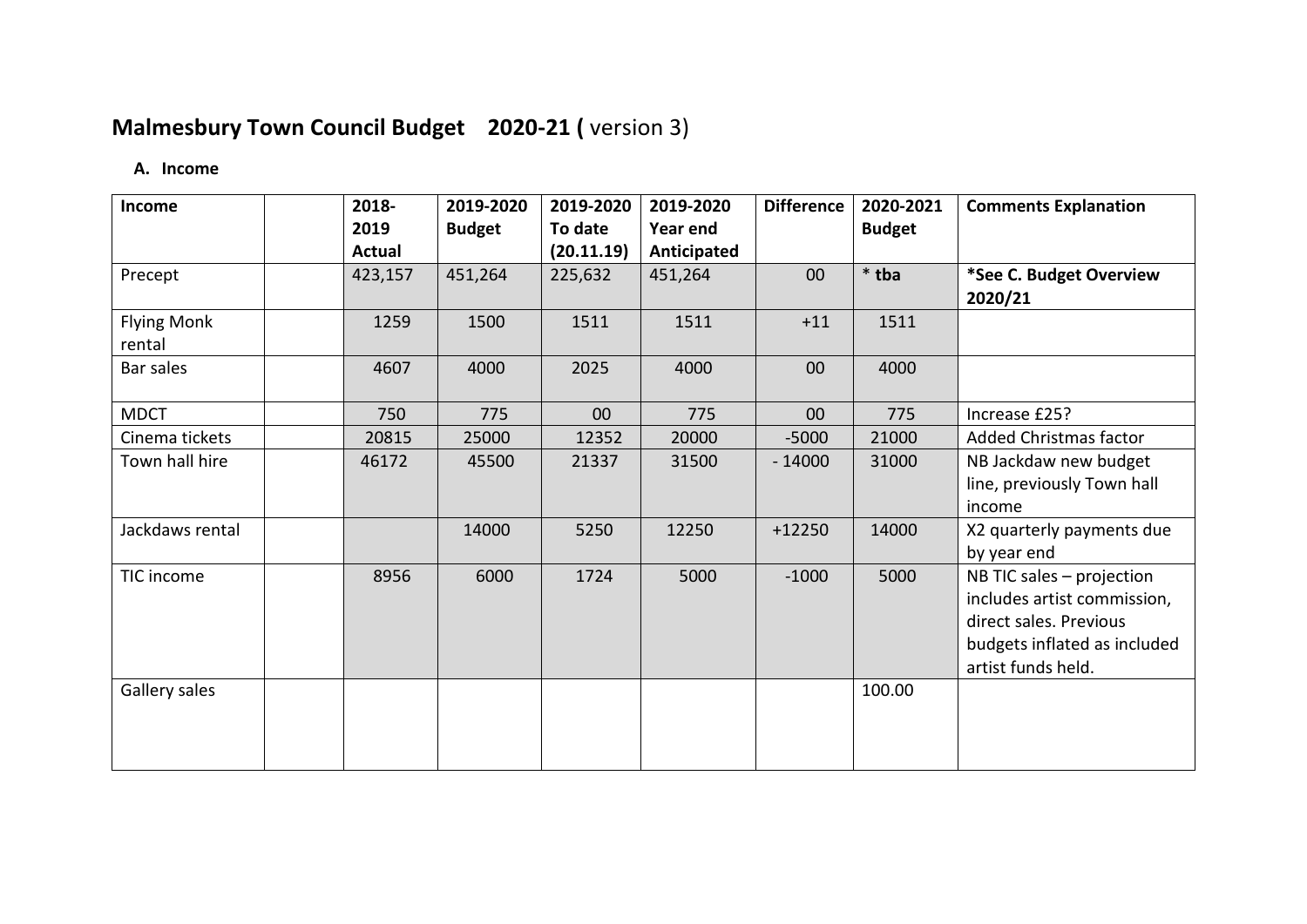| <b>Income</b>          | 2018-    | 2019-2020      | 2019-2020  | 2019-2020   | <b>Difference</b> | 2020-2021     | <b>Comments Explanation</b>         |
|------------------------|----------|----------------|------------|-------------|-------------------|---------------|-------------------------------------|
|                        | 2019     | <b>Budget</b>  | To date    | Year end    |                   | <b>Budget</b> |                                     |
|                        | Actual   |                | (20.11.19) | Anticipated |                   |               |                                     |
| Lodge rent             |          |                | 5241       | 8976        | $+8976$           | 8976          | Year 1 post Joint burial            |
|                        |          |                |            |             |                   |               | agreement- now in MTC               |
|                        |          |                |            |             |                   |               | budget                              |
| <b>Bank</b> and        | 1091     | 200            | 438        | 438         | $+238$            | 438           | <b>Interest from Close Brothers</b> |
| investment             |          |                |            |             |                   |               | bond                                |
| income                 |          |                |            |             |                   |               |                                     |
| Malmesbury In          | 1545     | $\overline{0}$ | 1931       | 1931        | $+1931$           | 1900          |                                     |
| Bloom                  |          |                |            |             |                   |               |                                     |
| Sponsorship            |          |                |            |             |                   |               |                                     |
| Cemetery               |          |                | 7112       | 8000        | $+8000$           | 8000          | Year 1 post Joint burial            |
|                        |          |                |            |             |                   |               | agreement- now in MTC               |
|                        |          |                |            |             |                   |               | budget                              |
| <b>Total</b>           | 508353   | 548239         | 284553     | 545645      | $+11406$          | 96700         | Cemetery added                      |
|                        |          |                |            |             |                   |               |                                     |
| Earmark reserves       | $\Omega$ | 294360         | 424820     | 424820      | 130460            | 424820        | Transfer to EMR as agreed           |
| (see appendix 1)       |          |                |            |             |                   |               | by Council as per Reserve           |
|                        |          |                |            |             |                   |               | Policy EMR's; prepares and          |
|                        |          |                |            |             |                   |               | supports business plan and          |
|                        |          |                |            |             |                   |               | anticipate project spends           |
|                        |          |                |            |             |                   |               | 20/21                               |
| <b>General Reserve</b> | 582613   | 288253         | 369851     | 150927      | 137326            | 150927        | Assumes full budget spends          |
| VAT to claim           |          |                | 14508      |             |                   |               |                                     |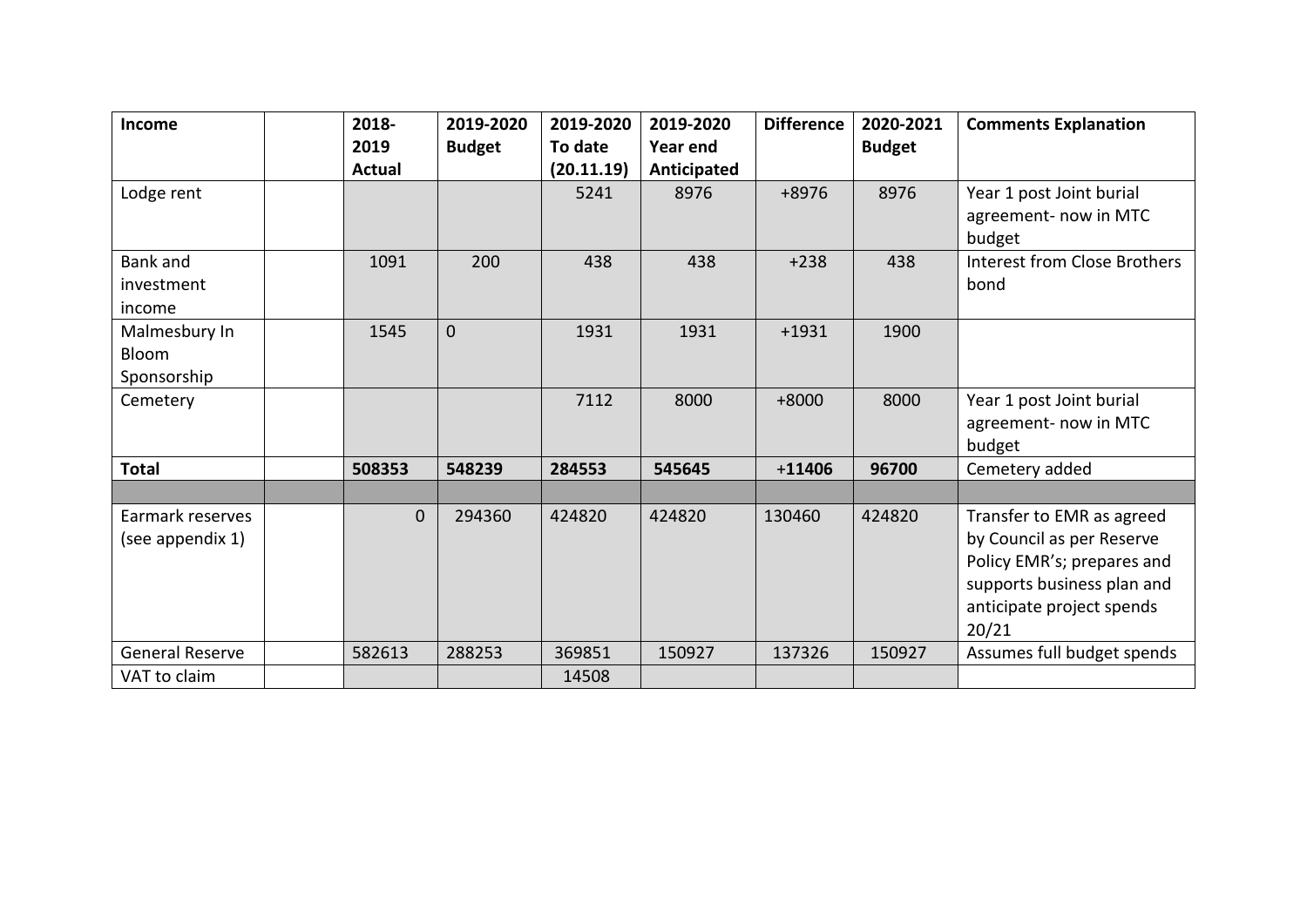### **B. Expenditure**

#### **1. Central**

| <b>Expenditure</b>    | 2018-2019     | 2019-2020     | 2019-2020      | 2019-2020       | <b>Difference</b> | 2020-2021      | <b>Comments Explanation</b>      |
|-----------------------|---------------|---------------|----------------|-----------------|-------------------|----------------|----------------------------------|
|                       | <b>Actual</b> | <b>Budget</b> | To date        | <b>Year end</b> |                   | <b>Budget</b>  |                                  |
|                       |               |               |                | Anticipated     |                   |                |                                  |
| Audit                 | 1600          | 1800          | 1600           | 1600            | $+200$            | 1800           |                                  |
| <b>Birdcage</b>       | 10            | 10            | $\overline{0}$ | 10              | 0                 | 10             |                                  |
| agreement             |               |               |                |                 |                   |                |                                  |
| Card machine          | 485           | 500           | 275            | 500             | $\overline{0}$    | 500            | Added from C&TP                  |
| Christmas lights      | 399           | 3500          | $\overline{0}$ | 6250            | $-2750$           | 6500           | New lighting scheme              |
| Communications        | $\Omega$      | 1500          | 458            | 1000            | $+500$            | 1500           |                                  |
| Consumables,          | 3141          | 2500          | 921            | 1200            | $+1300$           | 1500           | Savings on postage, misc. items  |
| stationary            |               |               |                |                 |                   |                |                                  |
| <b>Defibrillators</b> |               |               |                |                 |                   | 150            | New budget; annual defibrillator |
|                       |               |               |                |                 |                   |                | maintenance contribution         |
| <b>Grass cutting</b>  | 2640          | 4000          | $\overline{0}$ | 4000            | $\mathbf{0}$      | 4000           | Outsourced grass cutting bill    |
|                       |               |               |                |                 |                   |                | pending.                         |
| Health and safety     | 1177          | 500           | 4994           | 4994            | $-4994$           | 1500           | Overspend - Asbestos removal     |
|                       |               |               |                |                 |                   |                | and survey H&S awareness         |
|                       |               |               |                |                 |                   |                | training needed for all staff.   |
| Health and safety     | 670           | 1000          | 238            | 1000            | 0                 | $\overline{0}$ | Budget line to be amalgamated    |
| training and          |               |               |                |                 |                   |                | with above/ training code.       |
| equipment             |               |               |                |                 |                   |                |                                  |
| ICT support           | 9558          | 7500          | 1890           | 4500            | $+3000$           | 4500           | Subject to IT review / contract  |
| Insurance             | 8765          | 10000         | 12550          | 12550           | $-2550$           | 12550          |                                  |
| Sub total             | 28445         | 32810         | 22926          | 37604           | $-5294$           | 34510          |                                  |
|                       |               |               |                |                 |                   |                |                                  |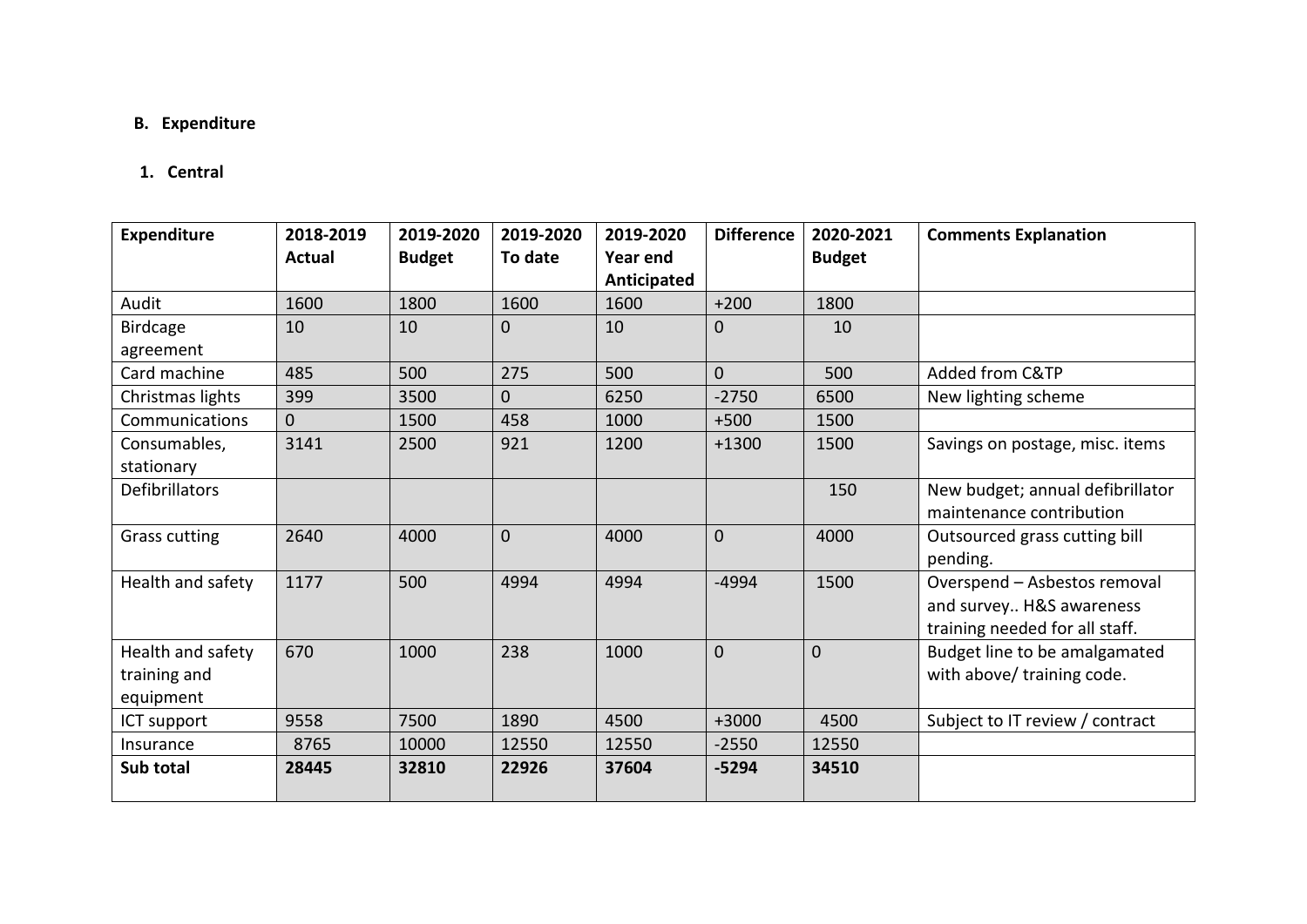| <b>Expenditure</b>                | 2018-2019<br><b>Actual</b> | 2019-2020<br><b>Budget</b> | 2019-2020<br>To date<br>(20.11.19) | 2019-2020<br><b>Year end</b><br>Anticipated | <b>Difference</b> | 2020-2021<br><b>Budget</b> | <b>Comments Explanation</b>                                                                                                                 |
|-----------------------------------|----------------------------|----------------------------|------------------------------------|---------------------------------------------|-------------------|----------------------------|---------------------------------------------------------------------------------------------------------------------------------------------|
| Loan                              | 40863                      | 40863                      | 20823                              | 40863                                       | $\overline{0}$    | 40863                      |                                                                                                                                             |
| Lodge<br>maintenance              | 950                        | 1000                       | 779                                | 1000                                        | $\overline{0}$    | 1500                       |                                                                                                                                             |
| Maintenance open<br>spaces        | 14933                      | 10000                      | 1111                               | 6000                                        | $+4000$           | 10000                      | Pressure washer purchase or<br>tender. Bench replacements?                                                                                  |
| Maintenance &<br>Décor. Town Hall | 16666                      | 10000                      | 8182                               | 10000                                       | $\Omega$          | 10000                      |                                                                                                                                             |
| <b>Mayors Allowance</b>           | 1000                       | 1250                       | 476                                | 1250                                        | $\mathbf 0$       | 1280                       |                                                                                                                                             |
| Motor vehicle                     | 1862                       | 2000                       | 1435                               | 2000                                        | 0                 | 2000                       |                                                                                                                                             |
| <b>NNDR Town hall</b>             | 17160                      | 17250                      | 14043                              | 17250                                       | $\overline{0}$    | 17250                      |                                                                                                                                             |
| Office equipment                  | 269                        | 650                        | 250                                | 500                                         | $+150$            | 500                        |                                                                                                                                             |
| Photocopier                       | 1296                       | 1850                       | 970                                | 1850                                        | 0                 | 1850                       |                                                                                                                                             |
| Play equipment<br>inspections     | 520                        | 650                        | 451                                | 650                                         | 0                 | 650                        |                                                                                                                                             |
| Professional fees                 | $\overline{0}$             | 1000                       | 9964                               | 9964                                        | $-8964$           | 1000                       | Overspend due to legal costs for<br>re: cemetery and Cross Hayes<br>toilets. Check with Council if need<br>to increase re: chosen projects? |
| Civic functions                   | 2208                       | 2000                       | 1041                               | 2000                                        | 0                 | 2000                       |                                                                                                                                             |
| Publications                      | 424                        | 200                        | 15                                 | 200                                         | $\overline{0}$    | 200                        | May differ re: known<br>subscriptions                                                                                                       |
| <b>RBS</b> support                | 375                        | 0                          | 375                                | 375                                         | $-375$            | 675                        | New cemetery and booking<br>software may require more<br>support.                                                                           |
| Sub total                         | 98526                      | 88713                      | 59915                              | 93902                                       | $-5189$           | 89768                      |                                                                                                                                             |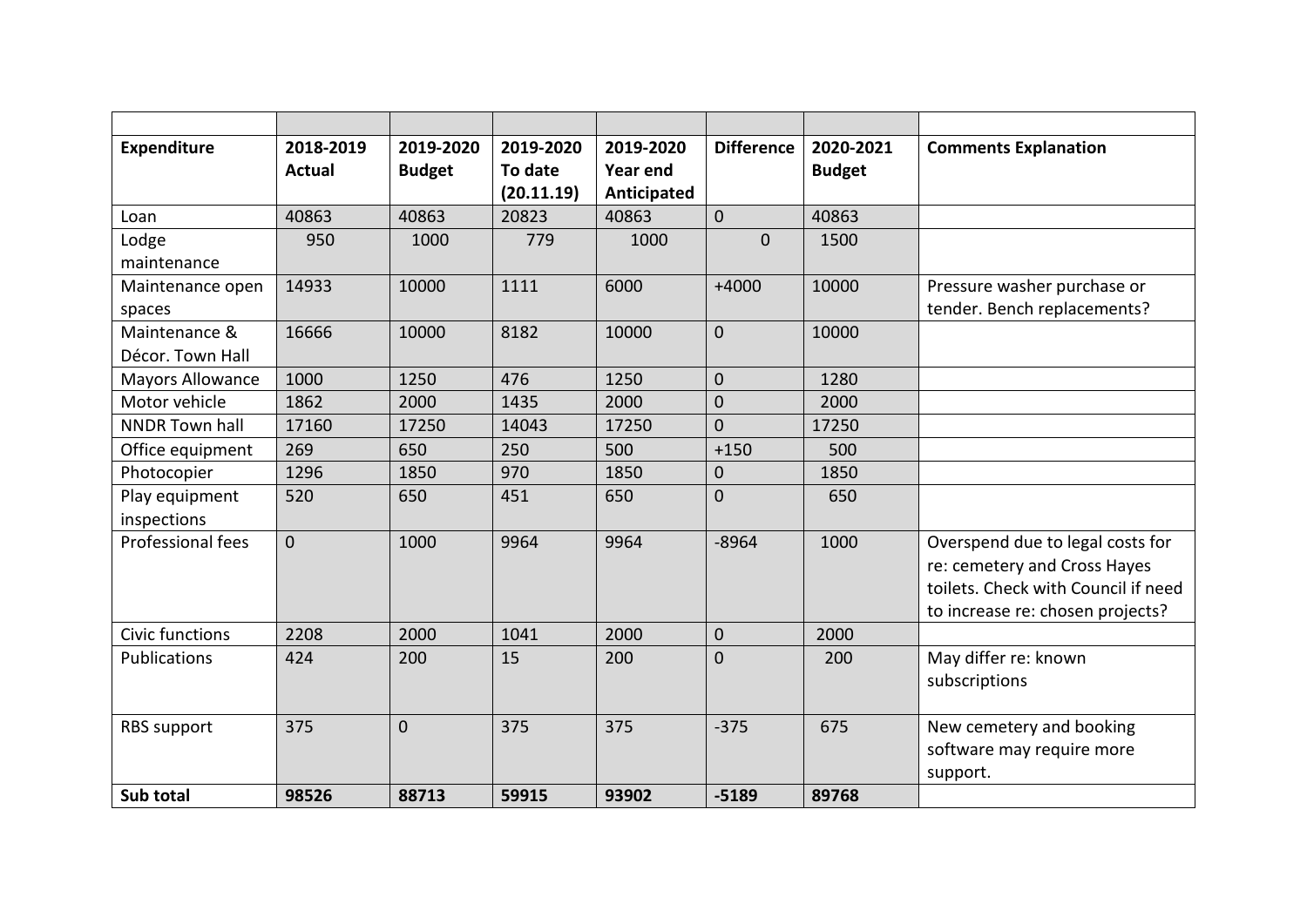| <b>Expenditure</b>                    | 2018-2019     | 2019-2020     | 2019-2020      | 2019-2020   | <b>Difference</b> | 2020-2021     | <b>Comments Explanation</b>                                                      |
|---------------------------------------|---------------|---------------|----------------|-------------|-------------------|---------------|----------------------------------------------------------------------------------|
|                                       | <b>Actual</b> | <b>Budget</b> | To date        | Year end    |                   | <b>Budget</b> |                                                                                  |
|                                       |               |               | (20.11.19)     | Anticipated |                   |               |                                                                                  |
| Robes                                 | $\mathbf 0$   | 100           | 1330           | 1330        | $-1230$           | 100           | New mayor robe                                                                   |
| Signwriting                           | $\mathbf 0$   | 100           | 0              | 100         | 0                 | 100           |                                                                                  |
| Small grants                          | 2150          | 2500          | 200            | 2300        | $+2300$           | 2500          |                                                                                  |
| <b>Staffing</b>                       | 226,776       | 235,000       | 126173         | 215187      | +19813            | 230000        | *Includes+%pay increase+<br>Increments = £9500+sickness<br>cover, training=£5000 |
|                                       |               |               |                |             |                   |               | <b>Total £14500</b>                                                              |
| Service<br>agreements                 | 3663          | 3500          | 3074           | 3500        | $\mathbf 0$       | 3500          |                                                                                  |
| Service<br>agreements (<br>Town Hall) | 28355         | 36000         | 18464          | 36000       | $\mathbf 0$       | 36000         | Previously TH&F                                                                  |
| Subscriptions                         | 1739          | 3500          | 1479           | 1750        | $\mathbf 0$       | 1750          |                                                                                  |
| Telephone                             | 1951          | 2000          | 1223           | 2000        | $\pmb{0}$         | 2000          |                                                                                  |
| <b>Tenancies</b>                      | 1731          | 2000          | 1292           | 2000        | $\mathbf 0$       | 2000          |                                                                                  |
| Toilets servicing                     |               |               |                |             |                   | 19640         | Due to Cross Hayes refurb; x3<br>toilet facilities. Previously TH&F              |
| <b>Training</b>                       | 1246          | 1500          | 463            | 1000        | $+500$            | 2000          |                                                                                  |
| Travel                                | 1236          | 1000          | 234            | 500         | $+500$            | 500           |                                                                                  |
| Twinning Ass.                         | 907           | 500           | $\overline{0}$ | 500         | $\mathbf 0$       | 500           |                                                                                  |
| <b>Twinning Ass.</b><br>Event 20/20   |               |               |                |             |                   | 1000          | + £1500 request for event                                                        |
| Friendship<br>agreement support       |               |               |                |             |                   | 250           |                                                                                  |
| <b>Utilities</b>                      | 19781         | 20500         | 14748          | 20500       | $\Omega$          | 20500         |                                                                                  |
| Sub total                             | 289535        | 303200        | 168680         | 288887      | +21883            | 322340        |                                                                                  |
| <b>Total</b>                          | 416506        | 424723        | 251521         | 420393      | 16589             | 446618        |                                                                                  |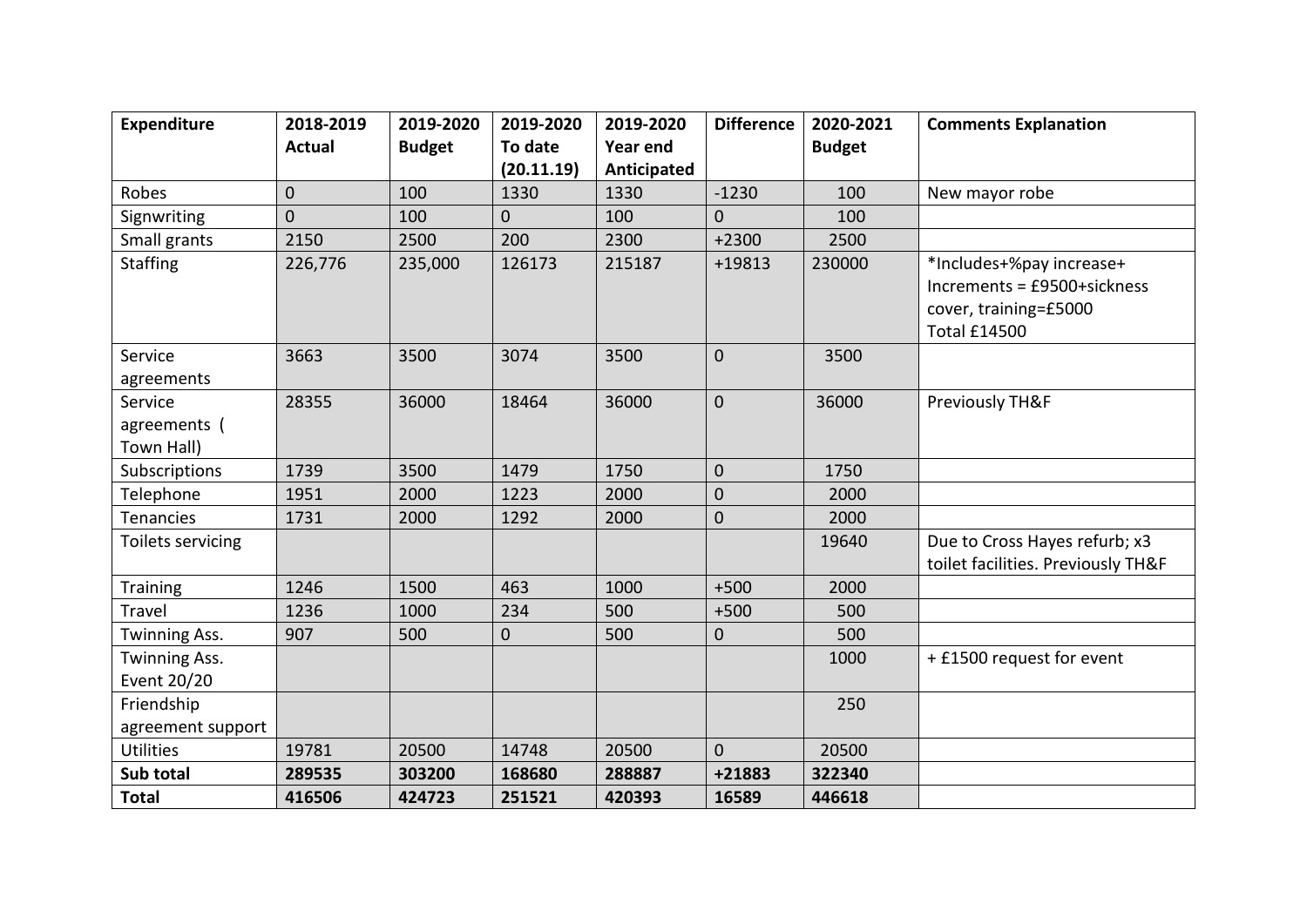# **2. Community and Town Promotions**

| <b>Payments</b>                          | 2018-2019 | 2019-2020     | 2019-2020 | 2019-2020   | <b>Difference</b> | 2020-2021     | <b>Comments Explanation</b>                                                                                                                                                                                                                                                |
|------------------------------------------|-----------|---------------|-----------|-------------|-------------------|---------------|----------------------------------------------------------------------------------------------------------------------------------------------------------------------------------------------------------------------------------------------------------------------------|
|                                          | Actual    | <b>Budget</b> | To date   | Year end    |                   | <b>Budget</b> |                                                                                                                                                                                                                                                                            |
|                                          |           |               |           | Anticipated |                   |               |                                                                                                                                                                                                                                                                            |
| Projects                                 | 4809      | 2500          | 5833      | 5833        | $-3333$           | 2850          | M In B Present<br>£400.00<br><b>WOMAD</b><br>£200.00<br>£250.00<br>Com.Tea<br><b>LNS</b><br>£650.00<br>£200.00<br><b>Family Trail</b><br>St Aldhelms Fair £650.00<br>Youth Art Exb.<br>£100.00<br><b>VE75</b><br>£400.00<br>Separate budget lines to<br>be added for 20/21 |
| Consumables/stock                        | 7938      | 4000          | 320       | 3000        | $+1000$           | 3000          | Christmas stock to clear                                                                                                                                                                                                                                                   |
| <b>Youth Provision</b>                   | 2750      | 3000          | 3300      | 3300        | $-300$            | 3500          | Commission under review pending<br>needs & substantiality assessment                                                                                                                                                                                                       |
| Promotional<br>activities &<br>marketing | 1502      | 2750          | 1724      | 2750        | $\mathbf 0$       | 2750          | GWW/Festival leaflets to be<br>separate lines?                                                                                                                                                                                                                             |
| Malmesbury in<br>Bloom                   | 2338      | 2000          | 2136      | 2136        | $-136$            | 2000          |                                                                                                                                                                                                                                                                            |
| <b>Total</b>                             | 19822     | 14750         | 13588     | 17519       | $-231$            | 14100         |                                                                                                                                                                                                                                                                            |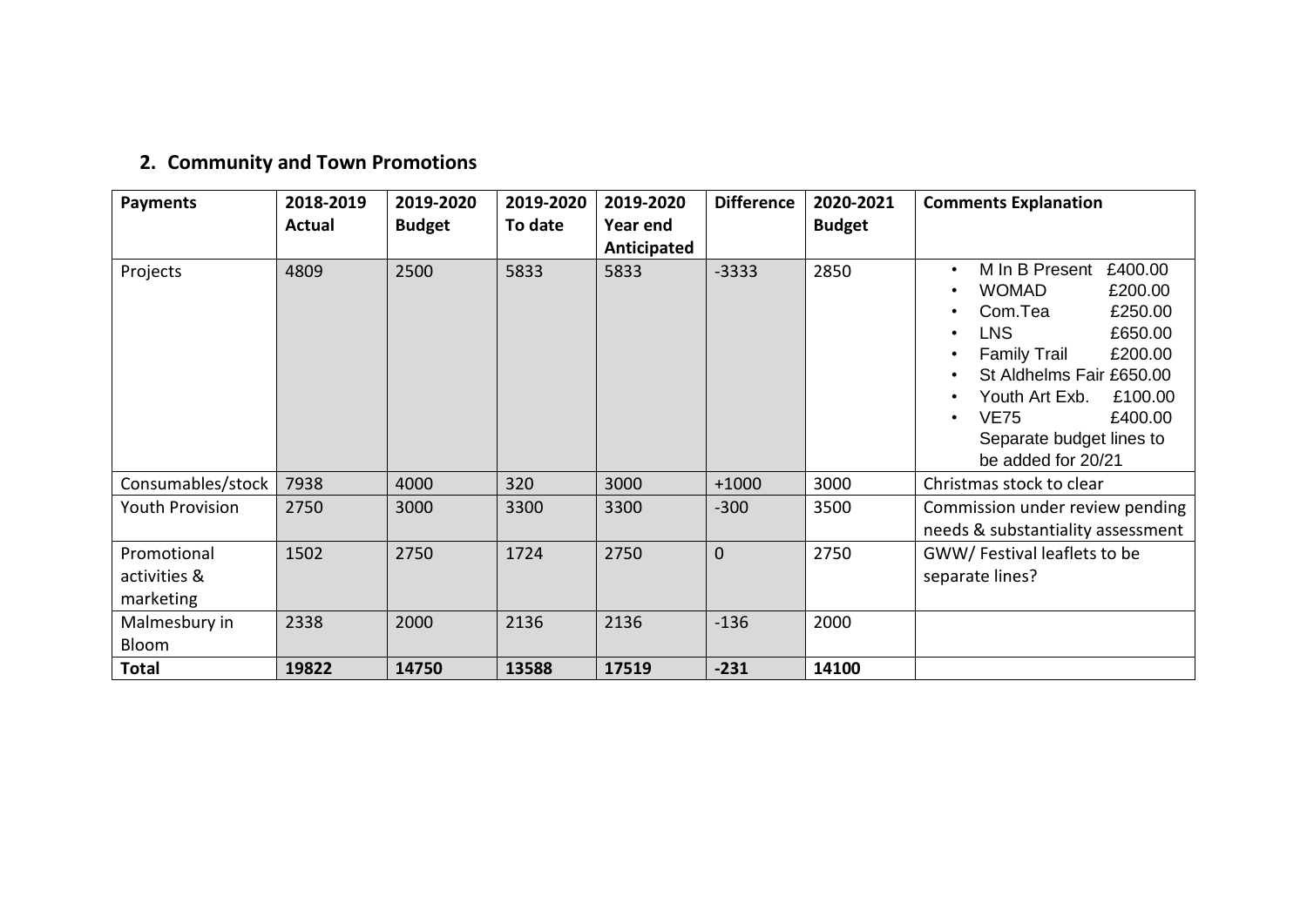### **3. Planning and Environment**

| <b>Payments</b>           | 2018-2019<br><b>Actual</b> | 2019-2020<br><b>Budget</b> | 2019-2020<br>To date | 2019-2020<br>Year end | <b>Difference</b> | 2020-2021<br><b>Budget</b> | <b>Comments Explanation</b> |
|---------------------------|----------------------------|----------------------------|----------------------|-----------------------|-------------------|----------------------------|-----------------------------|
|                           |                            |                            |                      | Anticipated           |                   |                            |                             |
| <b>Strategic Planning</b> | 14555                      | 6000                       |                      |                       | $+6000$           | 6000                       |                             |
| Car parking subsidy       | 2795                       | 8000                       | 5458                 | 8000                  |                   | 8000                       |                             |
| <b>Total</b>              | 17350                      | 14000                      | 5458                 | 8000                  | $+6000$           | 14000                      |                             |

#### **4. Town Hall and Facilities**

| <b>Payments</b>     | 2018-2019 | 2019-2020     | 2019-2020    | 2019-2020   | <b>Difference</b> | 2020-2021     | <b>Comments Explanation</b>          |
|---------------------|-----------|---------------|--------------|-------------|-------------------|---------------|--------------------------------------|
|                     | Actual    | <b>Budget</b> | To date      | Year end    |                   | <b>Budget</b> |                                      |
|                     |           |               |              | Anticipated |                   |               |                                      |
| Town Hall bar       | 2979      | 3000          | 394          | 1500        | $+1500$           | 1500          |                                      |
| Outside area        | 2253      | 5000          | 29890        | 29890       | $-24890$          | 5500          | Newnton Grove play installation      |
| <i>improvements</i> |           |               |              |             |                   |               | explains overspend.                  |
| <b>Consumables</b>  | 1264      | 2000          | 1129         | 2000        | $\overline{0}$    | 2000          |                                      |
| Town Hall           |           |               |              |             |                   |               |                                      |
| Marketing town      | 1424      | 1000          | $\mathbf{0}$ | 1000        | $\Omega$          | 1000          | Is this needed, or need a plan?      |
| Hall                |           |               |              |             |                   |               |                                      |
| Cinema              | 15249     | 14000         | 7153         | 14000       | $\overline{0}$    | 14000         | Council to decide if this is still a |
|                     |           |               |              |             |                   |               | relevant level of funding            |
| Licences            | 1264      | 500           | 1825         | 1765        | $+1265$           | 2000          | Overspend due to Increase to         |
|                     |           |               |              |             |                   |               | Music Licence fee; renewals of       |
|                     |           |               |              |             |                   |               | Public, premises licences.           |
| <b>Total</b>        | 24433     | 25500         | 40391        | 50155       | $-22125$          | 26000         |                                      |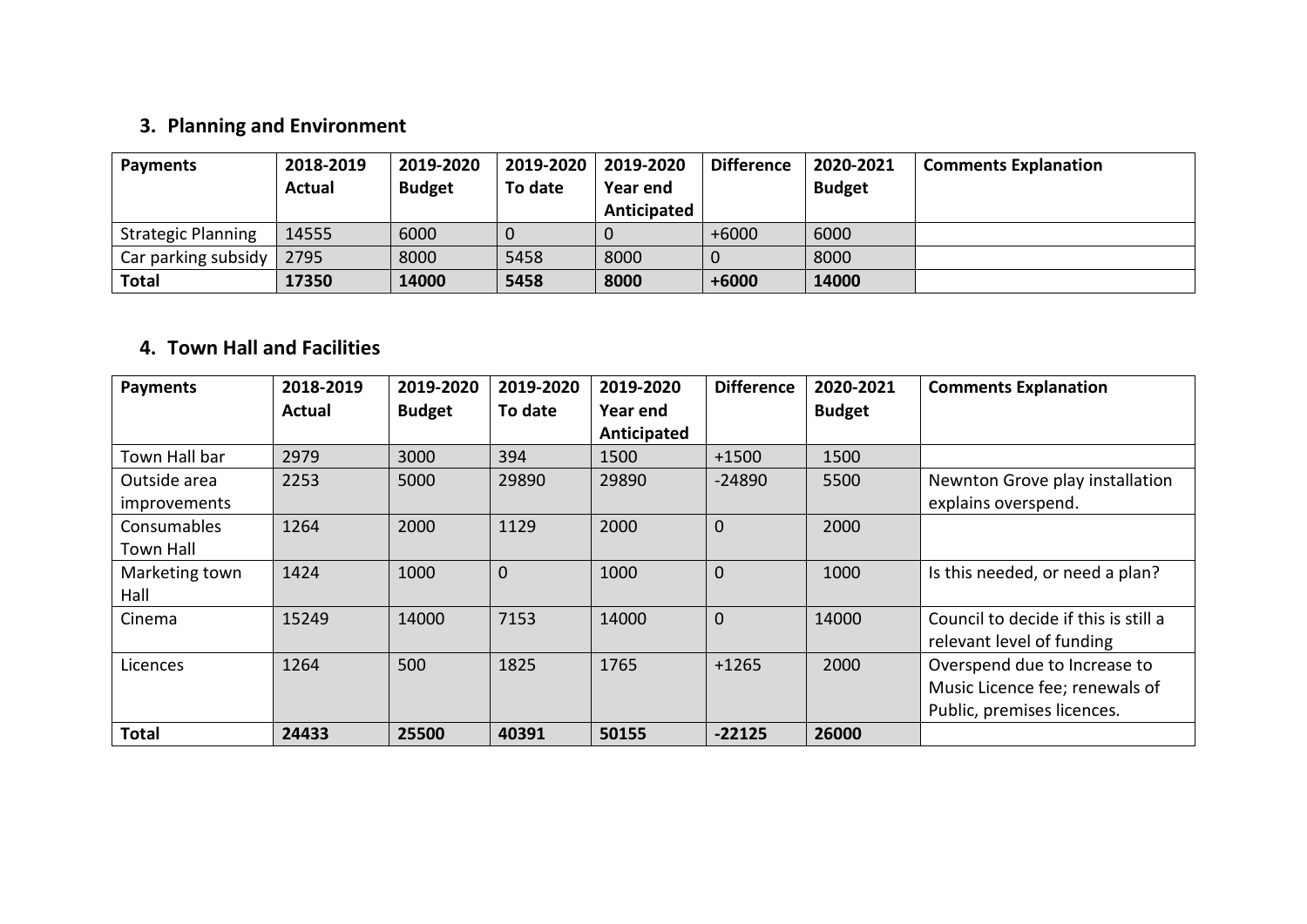### **5. Burial Committee**

| <b>Payments</b>  | 2018-2019     | 2019-2020     | 2019-2020 | 2019-2020   | <b>Difference</b> | 2020-2021     | <b>Comments Explanation</b>     |
|------------------|---------------|---------------|-----------|-------------|-------------------|---------------|---------------------------------|
|                  | <b>Actual</b> | <b>Budget</b> | To date   | Year end    |                   | <b>Budget</b> |                                 |
|                  |               |               |           | Anticipated |                   |               |                                 |
| Insurance        | 2191          | 2200          | 2191      | 2191        | $+9$              | 2200          |                                 |
| <b>Utilities</b> | 450           | 450           | 385       | 450         |                   | 450           |                                 |
| General          | 910           | 1000          | 879       | 1000        |                   | 1000          |                                 |
| maintenance      |               |               |           |             |                   |               |                                 |
| ICCM membership  | 90            | 100           | 90        | 90          | 10                | 100           | Allows for rise in subscription |
| <b>Total</b>     | 3641          | 3750          | 3545      | 3731        | $+19$             | 3750          |                                 |

### **New Projects – to be agreed**

| <b>Payments</b>            | 2018-2019<br><b>Actual</b> | 2019-2020<br><b>Budget</b> | 2019-2020<br>To date | 2019-2020<br>Year end<br>Anticipated | <b>Difference</b> | 2020-2021<br><b>Budget</b> | <b>Comments Explanation</b>                                  |
|----------------------------|----------------------------|----------------------------|----------------------|--------------------------------------|-------------------|----------------------------|--------------------------------------------------------------|
| Abbey House<br>Development |                            |                            |                      |                                      |                   | tba                        | Pending feasibility/ from reserve<br>if needed/ to be agreed |
| Flood defence              |                            |                            |                      |                                      |                   | tba                        | From reserve if needed/ to be<br>agreed                      |
| Town Team                  |                            |                            |                      |                                      |                   | £8000                      | Request received/ to be agreed                               |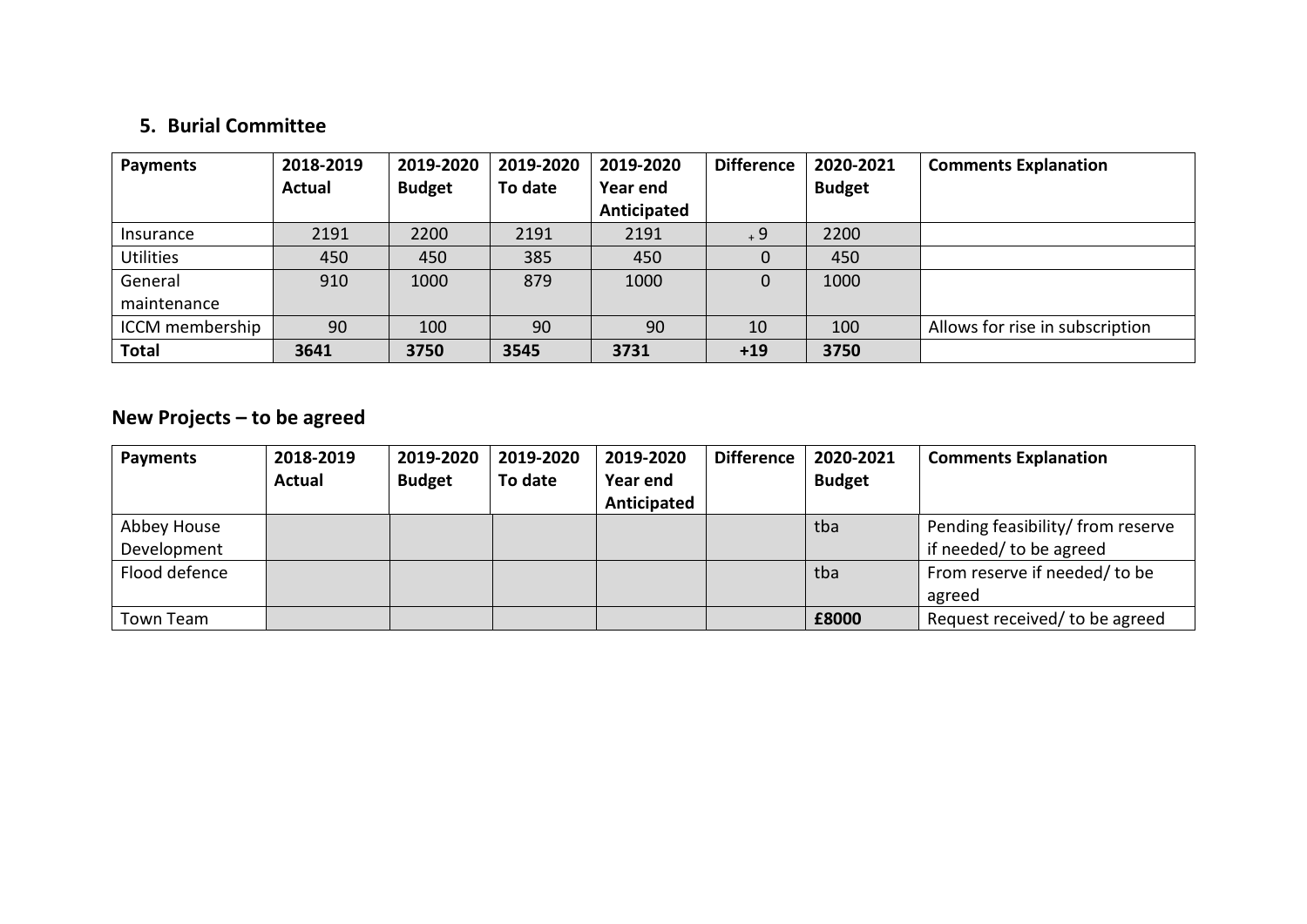# **C. Budget overview 2020/21**

|                          | Revenue<br>19/20 | Anticipated<br><b>Expenditure</b> | Revenue<br>20/21 | <b>Expenditure</b><br>20/21 |               |       |             |
|--------------------------|------------------|-----------------------------------|------------------|-----------------------------|---------------|-------|-------------|
|                          |                  | 19/20                             |                  |                             |               |       |             |
| Income                   | 94381            |                                   | 96700            |                             |               |       |             |
| (projected)              |                  |                                   |                  |                             |               |       |             |
| <b>Central</b>           |                  | 420393                            |                  | 446618                      |               |       |             |
| <b>Community and</b>     |                  | 17519                             |                  | 14100                       |               |       |             |
| <b>Town Promotions</b>   |                  |                                   |                  |                             |               |       |             |
| <b>Planning and</b>      |                  | 8000                              |                  | 14000                       |               |       |             |
| environment              |                  |                                   |                  |                             |               |       |             |
| <b>Town hall and</b>     |                  | 50155                             |                  | 26000                       |               |       |             |
| facilities               |                  |                                   |                  |                             |               |       |             |
| <b>Burial Committee</b>  |                  | 3731                              |                  | 3750                        |               |       |             |
| New projects             |                  |                                   |                  | 8000 min                    |               |       |             |
| <b>Asset</b>             |                  |                                   |                  | 41000                       |               |       |             |
| maintenance              |                  |                                   |                  |                             |               |       |             |
| <b>Total expenditure</b> |                  | 499798                            |                  | 553468                      |               |       |             |
| <b>Shortfall</b>         |                  |                                   | 456768           |                             |               |       |             |
| Precept 19/20            | 451264           |                                   |                  | Tax base                    | 2196.04       |       |             |
| Precept 2020/21          |                  |                                   | 446420           | Tax base                    | 2172.47       |       |             |
| 0%                       |                  |                                   |                  |                             |               |       |             |
| <b>Proposed precept</b>  |                  |                                   | 455349           | <b>Additional cost to</b>   | <b>Income</b> | 82109 | * as per WC |
| 20/21 at 2%*             |                  |                                   |                  | household £4.11             | target        |       | calculator  |
| <b>Proposed precept</b>  |                  |                                   | 457587           | <b>Additional cost to</b>   | Income        | 79871 | * as per WC |
| 20/21 at 2.5%*           |                  |                                   |                  | household £5.14             | target        |       | calculator  |
| <b>Proposed precept</b>  |                  |                                   | 459803           | <b>Additional cost to</b>   | Income        | 77655 | * as per WC |
| 20/21 at 3%*             |                  |                                   |                  | household £6.16             | target        |       | calculator  |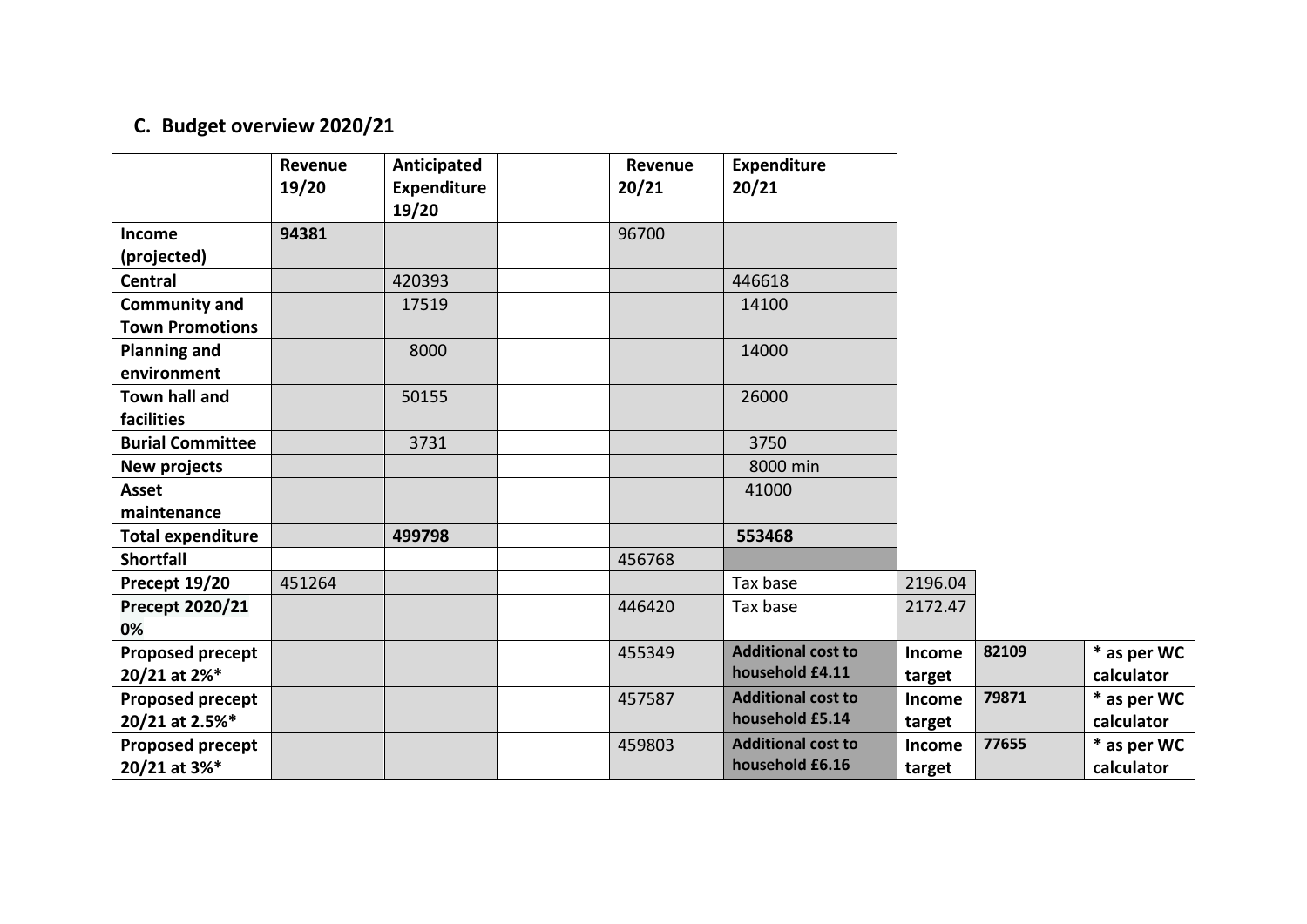### **Appendix 1.**

# **Earmark Reserves** (Aligned with the Reserve policy and business plan for 20/21 implementation)

| <b>Payments</b>         | 2018-2019     | 2019-2020     | 2019-2020 | 2019-2020   | <b>Difference</b> | 2020-2021     | <b>Comments Explanation</b> |
|-------------------------|---------------|---------------|-----------|-------------|-------------------|---------------|-----------------------------|
|                         | <b>Actual</b> | <b>Budget</b> | To date   | Year end    |                   | <b>Budget</b> |                             |
|                         |               |               |           | Anticipated |                   |               |                             |
| Vehicle                 |               | 10000         |           |             |                   | 10000         |                             |
| Replacement             |               |               |           |             |                   |               |                             |
|                         |               |               |           |             |                   |               |                             |
| Town Hall Assets        |               | 20000         |           |             |                   | 20000         |                             |
| <b>Market Cross</b>     |               | 10000         |           |             |                   | 10740         |                             |
|                         |               |               |           |             |                   |               |                             |
| <b>Grit Bins</b>        |               | 750           |           |             |                   | 750           |                             |
|                         |               |               |           |             |                   |               |                             |
| Town Hall Repairs       |               | 70000         |           |             |                   | 117205        |                             |
| <b>Street Furniture</b> |               | 4920          |           |             |                   | 4800          |                             |
| Leisure projects        |               | 11750         |           |             |                   | 5900          |                             |
| Assets                  |               | 80000         |           |             |                   | 80000         |                             |
| Grounds machinery       |               | 12000         |           |             |                   | 12000         |                             |
| <b>Town Hall</b>        |               | 54000         |           |             |                   | 54000         |                             |
| improvements            |               |               |           |             |                   |               |                             |
| Office /IT              |               | 10470         |           |             |                   | 12000         |                             |
| equipment               |               |               |           |             |                   |               |                             |
| Walls, gardens,         |               | 5000          |           |             |                   | 5000          |                             |
| fencing                 |               |               |           |             |                   |               |                             |
| Cloister gardens        |               | 1500          |           |             |                   | 1500          |                             |